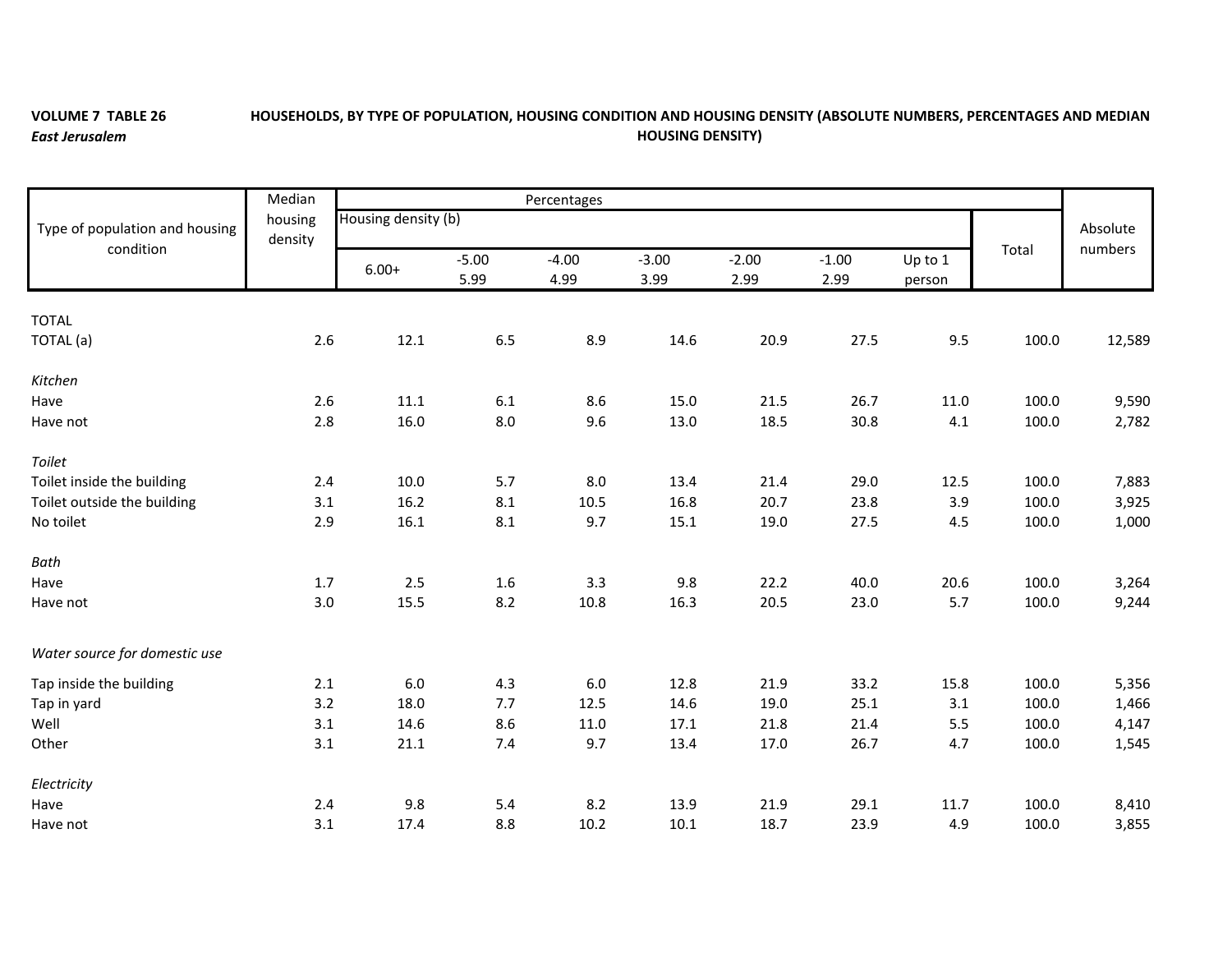| NON-REFUGEES                  |         |      |         |          |          |      |      |          |       |       |
|-------------------------------|---------|------|---------|----------|----------|------|------|----------|-------|-------|
| <b>TOTAL</b>                  | 2.7     | 12.7 | 6.9     | 9.4      | 15.2     | 21.4 | 25.7 | 8.7      | 100.0 | 9,489 |
| Kitchen                       |         |      |         |          |          |      |      |          |       |       |
| Have                          | 2.7     | 11.8 | $6.5\,$ | 9.2      | 15.6     | 22.2 | 24.6 | $10.1\,$ | 100.0 | 7,111 |
| Have not                      | 2.9     | 16.3 | 8.2     | 10.0     | 13.9     | 18.4 | 29.3 | 3.9      | 100.0 | 2,208 |
| Toilet                        |         |      |         |          |          |      |      |          |       |       |
| Toilet inside the building    | 2.5     | 10.4 | 6.1     | 8.8      | 14.2     | 22.1 | 26.7 | 11.7     | 100.0 | 5,688 |
| Toilet outside the building   | 3.1     | 16.7 | 8.1     | 10.5     | 17.0     | 20.7 | 23.0 | 3.9      | 100.0 | 2,812 |
| No toilet                     | 3.6     | 16.3 | 8.7     | $10.1\,$ | 15.9     | 19.4 | 26.0 | 3.6      | 100.0 | 849   |
| Bath                          |         |      |         |          |          |      |      |          |       |       |
| Have                          | $1.8\,$ | 3.0  | 1.9     | 3.6      | $10.5\,$ | 24.2 | 37.2 | 19.6     | 100.0 | 2,235 |
| Have not                      | 3.1     | 15.7 | 8.3     | 11.1     | 16.7     | 20.6 | 22.2 | 5.4      | 100.0 | 7,186 |
| Water source for domestic use |         |      |         |          |          |      |      |          |       |       |
| Tap inside the building       | 2.2     | 6.6  | 4.3     | 7.0      | 14.4     | 22.9 | 30.3 | 14.5     | 100.0 | 3,805 |
| Tap in yard                   | 3.2     | 17.0 | 8.5     | 12.7     | 14.3     | 19.8 | 24.3 | 3.4      | 100.0 | 1,169 |
| Well                          | 3.1     | 15.3 | $8.8\,$ | $11.1\,$ | 16.9     | 21.8 | 20.8 | 5.3      | 100.0 | 3,327 |
| Other                         | 3.1     | 21.2 | 7.7     | 9.1      | 13.7     | 16.6 | 26.8 | 4.9      | 100.0 | 1,134 |
| Electricity                   |         |      |         |          |          |      |      |          |       |       |
| Have                          | 2.5     | 10.4 | 5.8     | 8.6      | 14.6     | 22.7 | 27.3 | 10.6     | 100.0 | 6,123 |
| Have not                      | 3.2     | 17.5 | 8.7     | 10.8     | 16.4     | 19.0 | 22.6 | $5.0$    | 100.0 | 3,108 |
| <b>REFUGEES</b>               |         |      |         |          |          |      |      |          |       |       |
| <b>TOTAL</b>                  | 2.3     | 9.9  | 5.1     | 7.6      | 12.7     | 19.8 | 32.2 | 12.7     | 100.0 | 2,326 |
| Kitchen                       |         |      |         |          |          |      |      |          |       |       |
| Have                          | 2.2     | 8.4  | 4.4     | 7.4      | 13.1     | 19.9 | 32.5 | 14.3     | 100.0 | 1,920 |
| Have not                      | 2.7     | 17.1 | 8.6     | 8.6      | 10.5     | 18.8 | 32.5 | 3.9      | 100.0 | 375   |
| Toilet                        |         |      |         |          |          |      |      |          |       |       |
| Toilet inside the building    | 2.0     | 8.3  | 4.1     | 6.7      | 10.8     | 20.1 | 34.3 | 15.7     | 100.0 | 1,686 |
| Toilet outside the building   | 3.1     | 13.9 | 8.1     | 10.9     | 18.2     | 20.2 | 25.1 | 3.6      | 100.0 | 519   |
| No toilet                     | 2.3     | 15.3 | 8.2     | 4.7      | 14.1     | 14.1 | 34.2 | 9.4      | 100.0 | 93    |